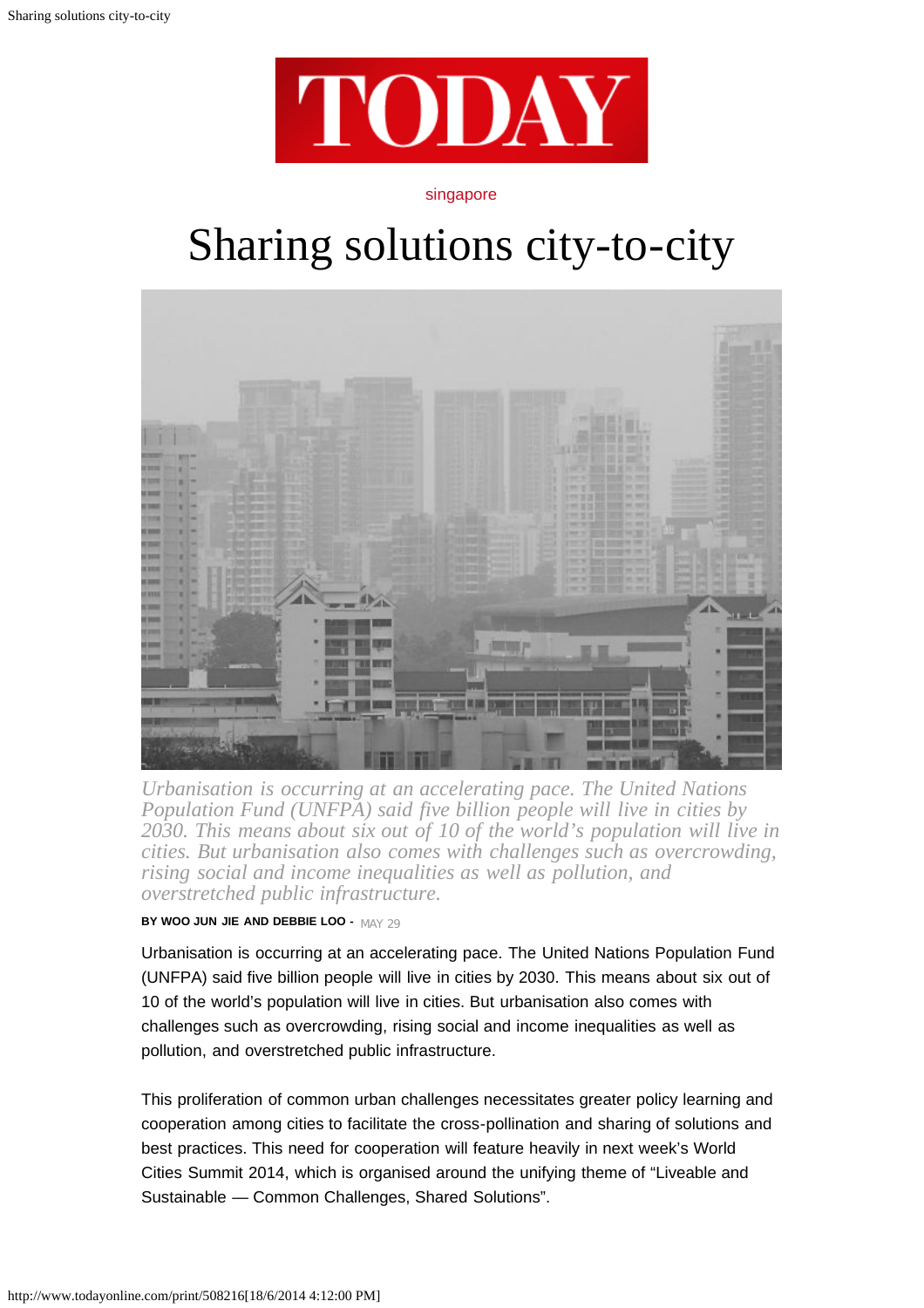## HOW CITIES COOPERATE

Given that many of the world's cities face similar challenges, there is a strong impetus for mutual learning and collaborative problem-solving among mayors. Yet, it is also important to note that city-to-city cooperation (C2C) as a concept is not new.

As early as 1994, Singapore and China established the China-Singapore Suzhou Industrial Park to foster innovation and entrepreneurship. This was followed by more Sino-Singapore cooperation at the city level, such as the Sino-Singapore Tianjin Ecocity. More recently, Singapore and Guangdong have signed 18 memorandums of understanding (MOU) to encourage trade and economic collaboration. These MOUs are also expected to contribute to the development of the Sino-Singapore Guangzhou Knowledge City.

C2C also takes place at the multilateral level. For instance, the C40 Cities Climate Leadership Group provides a forum through which city mayors can collaborate and share knowledge on potential solutions to climate change issues. Other networks of cities and local governments that are working towards shared urban solutions are the International Council for Local Environmental Initiatives and the United Cities and Local Governments.

The work of such city and local government networks has culminated in real tangible policy impacts. In its recently published report titled Climate Action in Megacities, the C40 notes that there has been a marked increase in action taken to reduce greenhouse gas emissions and share climate change best practices among its members over the past three years.

The World Cities Summit similarly presents a useful forum through which participants can "stimulate ideas and discussion towards the objective of finding practical, implementable solutions", in the process providing an invaluable opportunity for mayors to evaluate past policies and brainstorm for new policy ideas.

Singapore has actively participated in both bilateral and multilateral C2Cs. As a small city-state that constantly faces economic, geopolitical and urban challenges, Singapore has much to gain from such cooperation. As existing instances of Sino-Singapore citylevel cooperation have shown, C2C allows the Republic access to the markets of burgeoning economies such as China, and continues to provide it with an 'external wing' to its economy.

Furthermore, C2C exchanges allow for the fostering of diplomatic relations at the citylevel. This allows for the bottom-up establishment of a web of city-to-city relations that may persist even during disagreements between countries at the national level. As a small and increasingly dense city, Singapore also stands to gain by learning from the best practices and policy initiatives of other cities. More importantly, Singapore has an important role to play in sharing its own success with other cities, particularly in areas such as water management.

However, there are limits to such lessons, given Singapore's unique position as a citystate and its consequent conflation of national and local level policymaking. This